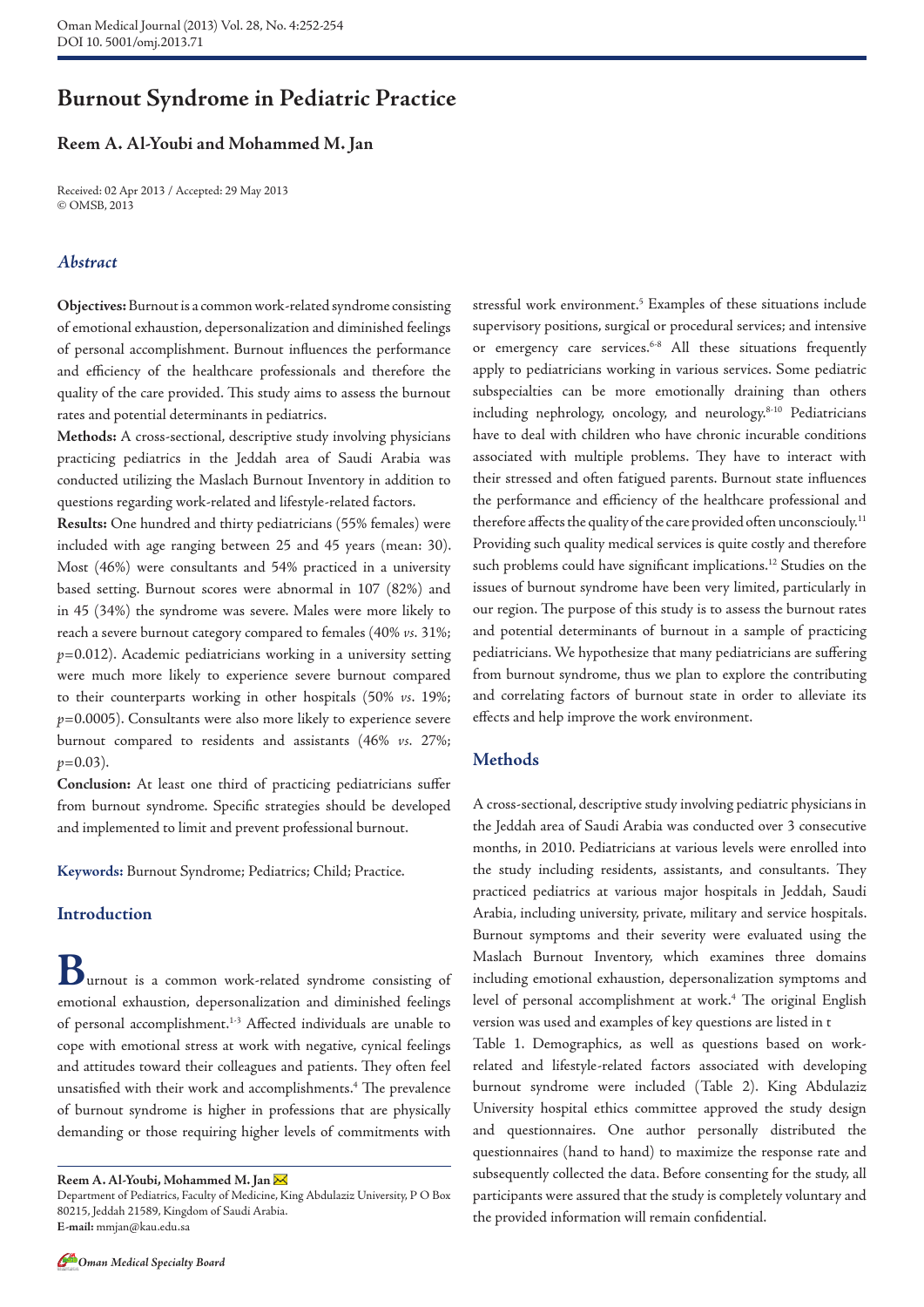**Table 1:** Key question included in the burnout inventory.

| Indicate how strongly you agree or disagree with the following:     |  |  |  |
|---------------------------------------------------------------------|--|--|--|
|                                                                     |  |  |  |
| I often have a desire to escape.                                    |  |  |  |
| I have a sense of inner emptiness.                                  |  |  |  |
| Lam indecisive.                                                     |  |  |  |
| I have erratic or incongruent emotions.                             |  |  |  |
| I often have a "don't care" attitude.                               |  |  |  |
| I don't feel like I have any control over my life.                  |  |  |  |
| I don't have much motivation to be with people.                     |  |  |  |
| My interest in friendship, food, entertainment is low.              |  |  |  |
| I feel emotionally exhausted.                                       |  |  |  |
| I feel depressed.                                                   |  |  |  |
| I rarely have a good day.                                           |  |  |  |
| I am chronically tired and may even wake up exhausted.              |  |  |  |
| I have symptoms such as heart palpitations, recurrent or lingering  |  |  |  |
| sickness, chest pains, or aching.                                   |  |  |  |
| I feel "wiped out" a lot.                                           |  |  |  |
| I feel "run down".                                                  |  |  |  |
| I feel trapped.                                                     |  |  |  |
| I feel hopeless.                                                    |  |  |  |
| I feel worthless.                                                   |  |  |  |
| I feel anxious most of the time.                                    |  |  |  |
| What used to be a little thing sets me off and I tend to overreact. |  |  |  |
|                                                                     |  |  |  |

*Answers: 1) strongly disagree, 2) disagree, 3) moderate, 4) agree, 5) strongly agree*

#### **Results**

Two hundred questionnaires were distributed and 130 (65%) were returned. Of these, 130 pediatricians, 55% were females with age ranging between 25 and 45 years (mean±SD: 30±5). Most of the pediatricians (72%) were married and 53% had children ranging in number from  $1-11$  ( $2\pm 2.4$ ). The study participants were comprised of consultants (46%), residents (31%) and assisstants (23%) who completed their pediatric training. All participants were practicing in various pediatric disciplines with years of practice ranging between 1 and 32 years ( $10±9$ ). The majority (54%) practiced in either an academic or university based setting with varying monthly income.

The burnout scores were abnormal in 107 (82%) of the included pediatricians and were significantly abnormal (severe) in 45 (34%) asshown in Table 3. Three of the examined variables correlated with burnout status were as follows: gender, job category and hospital setting (Table 2). Males were more likely to reach a severe burnout category compared to females (40% *vs.* 31%; *p*=0.012). Academic pediatrician working in a university setting were much more likely to have severe burnout compared to those working at other hospitals (50% *vs.* 19%; *p*=0.0005). Finally, consultants were more likely to experience severe burnout compared to residents and assistants (46% *vs.* 27%; *p*=0.03). Age, marital status, years of practice, and income had no correlation with burnout status. Also, the number of in-house calls and clinics per week had no significant correlations. The results also showed that 19% of the participants had other significant stresses in their lives (Table 2); however, this factor was not reflected in their burnout scores. This was also true for those with history of other medical (24%) or psychiatric (3%) illnesses.

**Table 2:** List of factors that were assessed to correlate with severe burnout.

| <b>Pediatrician Related Factors</b>                                 |  |  |
|---------------------------------------------------------------------|--|--|
| $1 - Age$                                                           |  |  |
| 2- Gender*                                                          |  |  |
| 3- Marital status                                                   |  |  |
| 4- Number of children if any                                        |  |  |
| 5- History of medical problems                                      |  |  |
| 6- History of psychiatric illness                                   |  |  |
| <b>Work Related Factors</b>                                         |  |  |
| 1- Work type (resident, assistant, consultant)*                     |  |  |
| 2- Hospital type (service, academic, military, private)*            |  |  |
| 3- Years of practice                                                |  |  |
| 4- In house calls                                                   |  |  |
| 5- Number of clinics per week                                       |  |  |
| 6- Monthly income                                                   |  |  |
| Other Causes of Stress over the last year                           |  |  |
| 1-Loss of a child                                                   |  |  |
| 2- Loss of a partner                                                |  |  |
| 3- Loss of a parent                                                 |  |  |
| 4- Financial loss                                                   |  |  |
| 5- Job change                                                       |  |  |
| 6- Other                                                            |  |  |
| *Factors significantly associated with severe burnout ( $p<0.05$ ). |  |  |

**Table 3:** Burnout scores and their severity among the study sample  $(n=130)$ .

| <b>Burnout Scores</b> | Number (Percentage) |  |
|-----------------------|---------------------|--|
| 1- Normal (20-30)     | 23(18%)             |  |
| 2- Abnormal $(>30)$   | 107 (82%)           |  |
| a- Mild (31-40)       | 25 (19%)            |  |
| b- Moderate (41-60)   | 37 (29%)            |  |
| c- Severe (61-80)     | 45 (34%)            |  |

## **Discussion**

This study documented that at least one third of pediatricians practicing in the Jeddah region are suffering from burnout syndrome. This is a chronic adaptation disorder that provokes serious problems in occupational behavior. Few other studies have assessed the prevalence of burnout syndrome among pediatric healthcare workers.13-15 Franco et al. found that burnout syndrome was present in 41% of hospital workers attending pediatric patients, which is similar to our findings.<sup>14</sup> In our study, males, consultants, and those occupying academic positions were at a particular risk. To the contrary of our findings, females were at a higher risk of developing